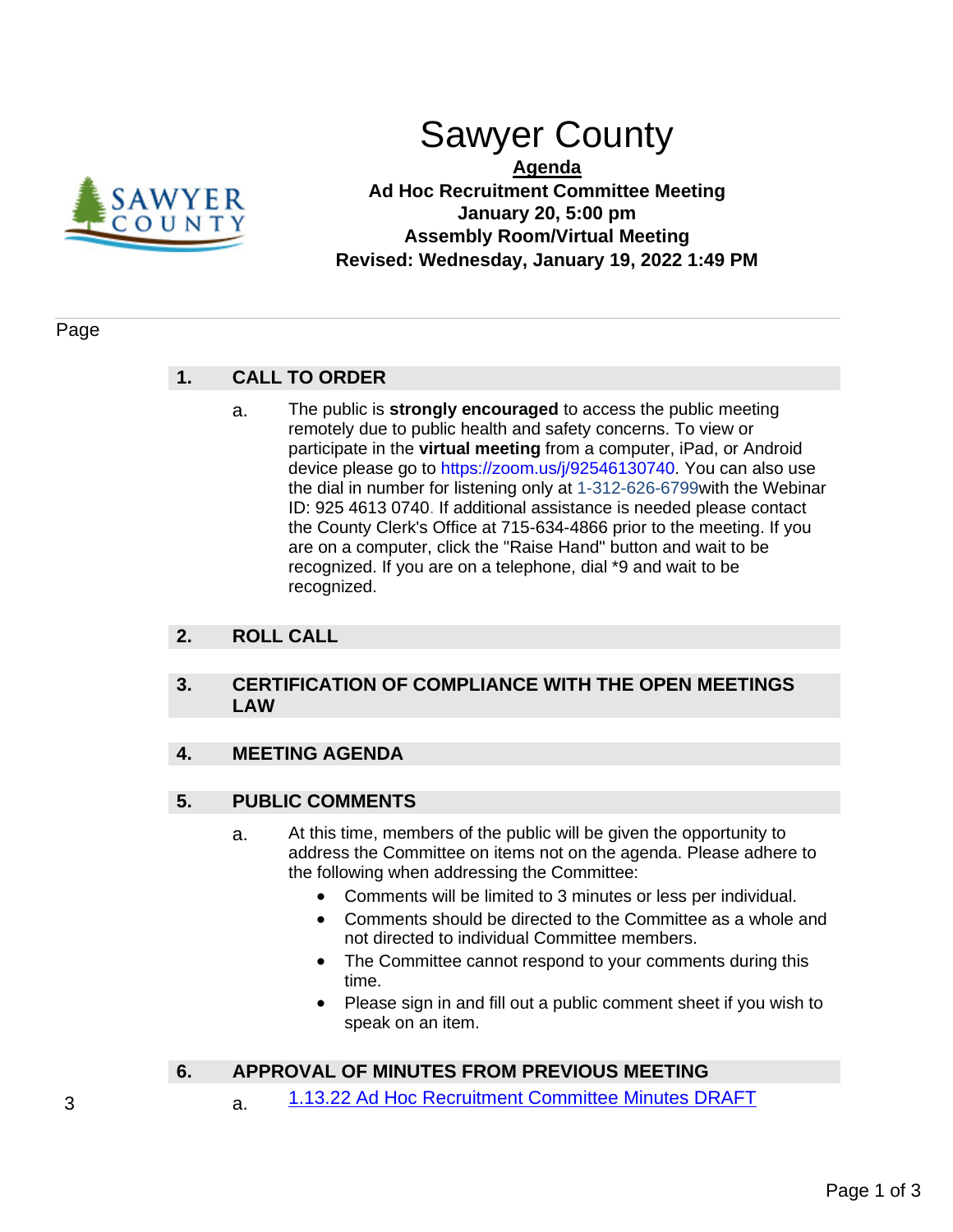## **7. CLOSED SESSION**

a. Pursuant to Wisconsin Statutes 19.85(1)(c) enter closed session to consider employment, promotion, compensation or performance evaluation data of any public employee over which the governmental body has jurisdiction or exercises responsibility.

### **8. OPEN SESSION**

#### **9. FUTURE AGENDA ITEMS**

### **10. CORRESPONDENCE, REPORTS FROM CONFERENCES AND MEETINGS, OTHER MATTERS FOR DISCUSSION ONLY**

#### **DISCLAIMER:**

*A quorum of the County Board of Supervisors or of any of its committees may be present at this meeting to listen and observe. Neither the Board nor any of the committees have established attendance at this meeting as an official function of the Board or committee(s) or otherwise made a determination that attendance at the meeting is necessary to carry out the Board or committee's function. The only purpose for other supervisors attending the meeting is to listen to the information presented. Neither the Board nor any committee (other than the committee providing this notice and agenda) will take any official action with respect to this noticed meeting.* 

*Copy sent via email to: County Clerk and News Media. Note: Any person wishing to attend whom, because of a disability, requires accommodation should call the Sawyer County Clerk's Office (715.634.4866) at least 24 hours before the scheduled meeting so appropriate arrangements can be made.*